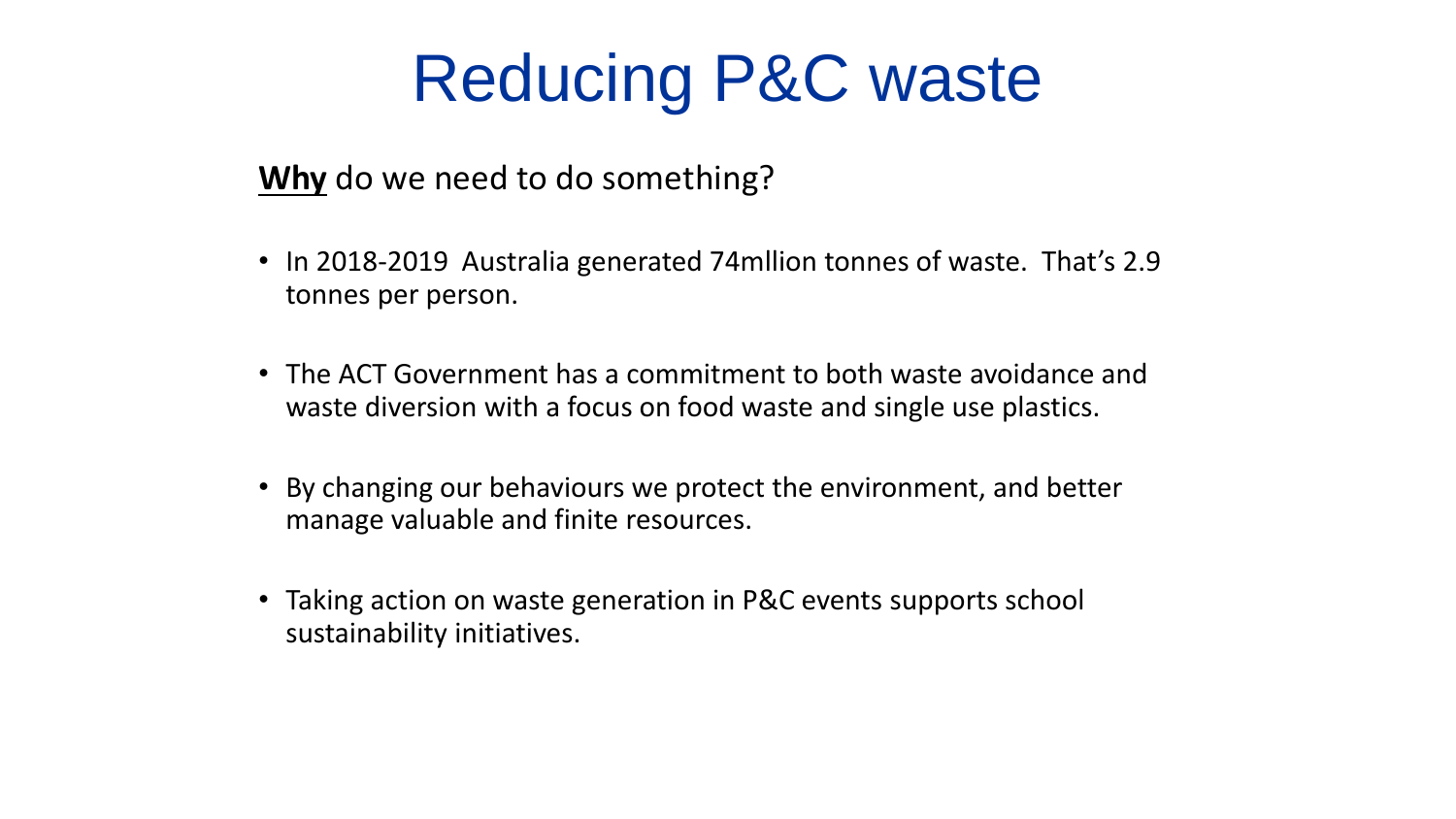#### **What** can we do?

- **Reduce** our waste generation.
	- Through considered and planned decision making
	- By partnerships with the school community
	- By considering waste during planning.
- **Divert** our waste from landfill.
	- Did you know that food waste in landfill causes methane emissions?
	- There is very little waste from a canteen which can not be recovered.
- Support a **circular** and sustainable materials system
	- By reusing.
	- By repurposing,
	- By buying recycled.
- Support a **clean** environment
	- By reducing canteen and P&C derived litter.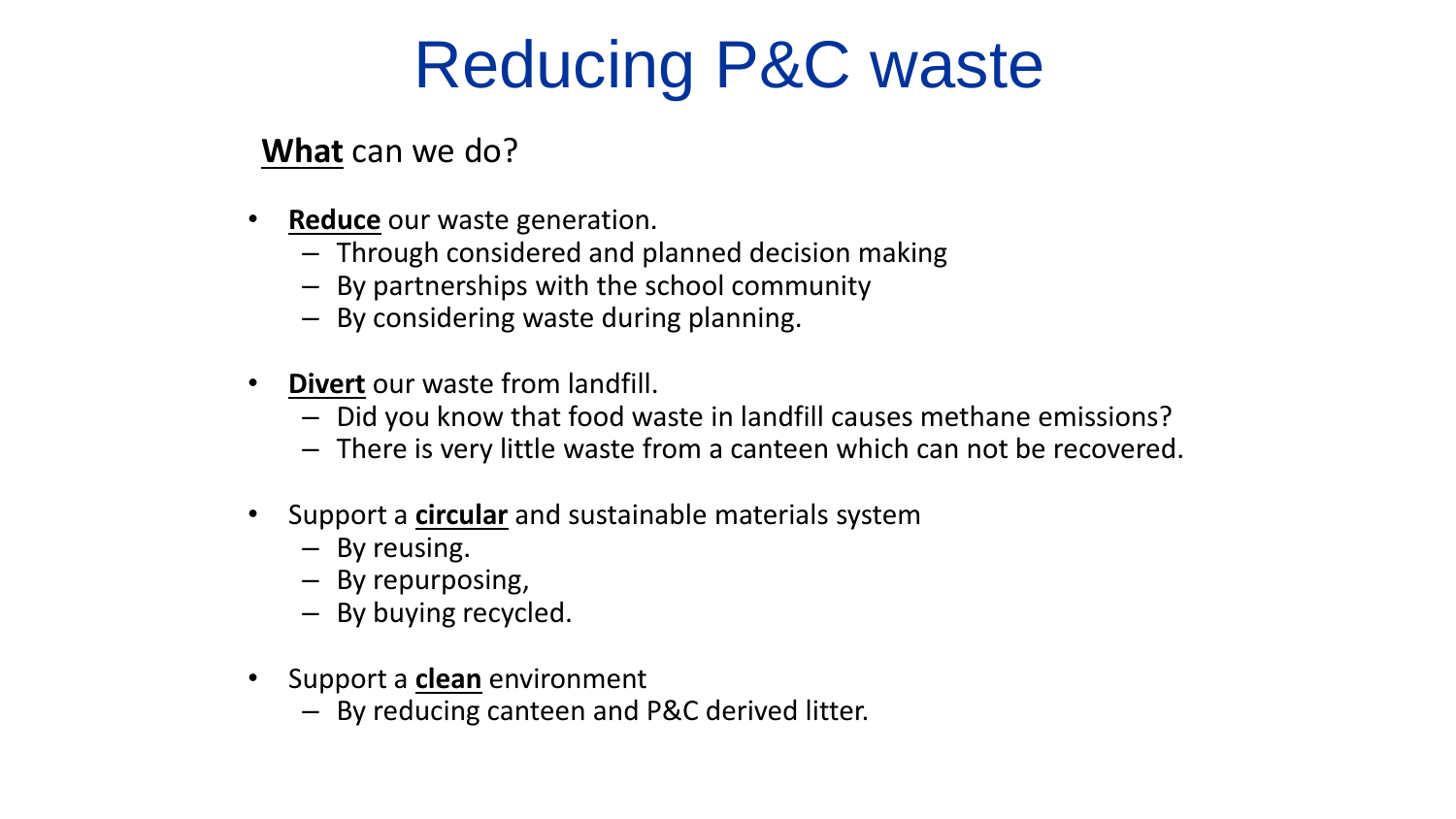#### **How** do I make this happen?

- Do a waste audit! Where are you generating waste?
- Set your objectives
- Develop a plan
	- Focus on your objectives and step through logically.
	- Don't try to do everything at once. Pick something and work it through to find a solution.
	- Workshop with the subcommittee and kids for ideas.
	- A draft plan template is available.
- Collect data if you can and celebrate your achievements.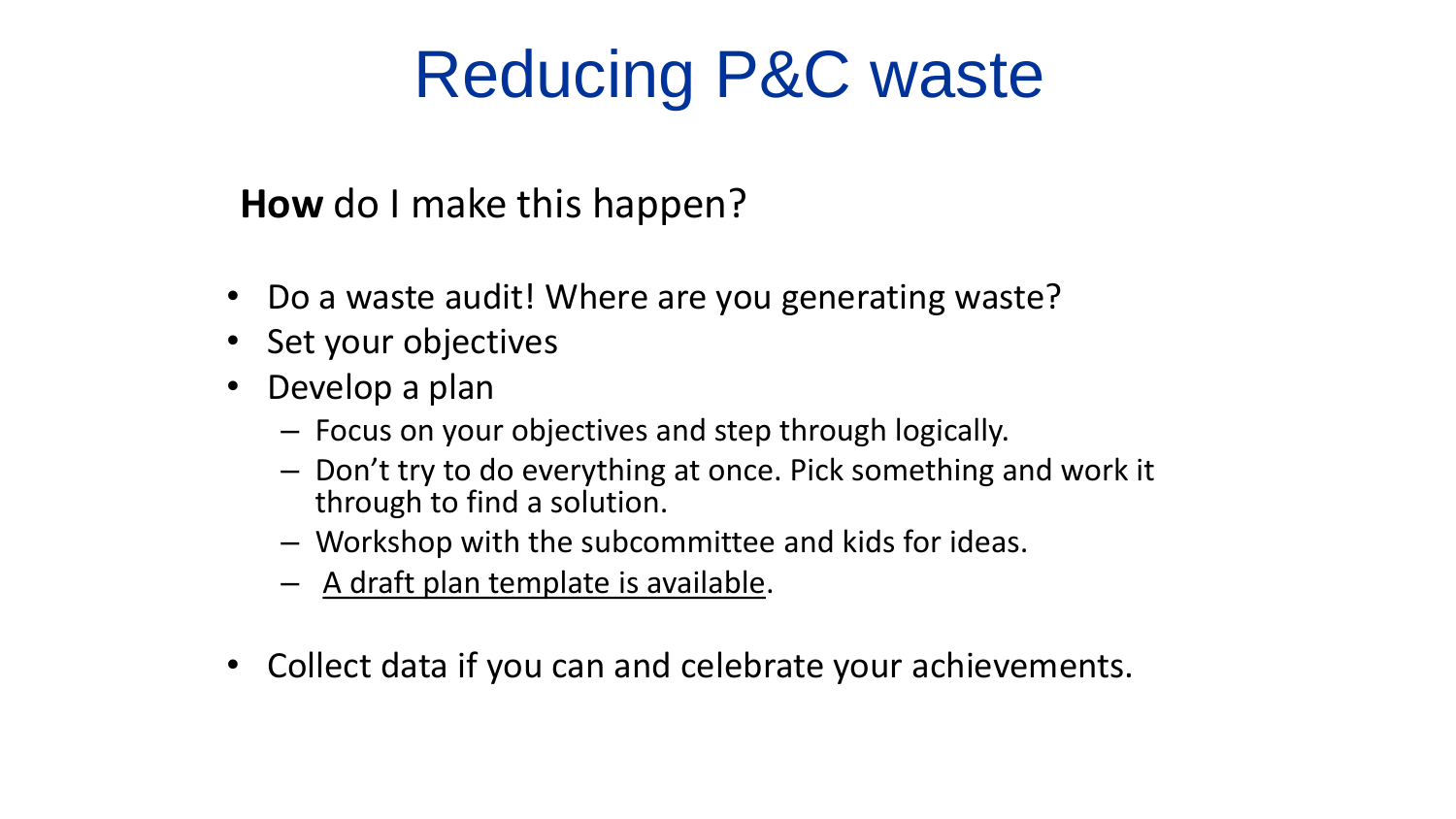| Canteen operations | Packaging - supplier           | soft plastics / cardboard<br>/ paper |
|--------------------|--------------------------------|--------------------------------------|
|                    | Packaging - food               | Soft plastics                        |
|                    | <b>Storage</b>                 | Soft plastics                        |
|                    | Food waste from<br>preparation | <b>Organics</b>                      |
|                    | Unsold food                    | Organics                             |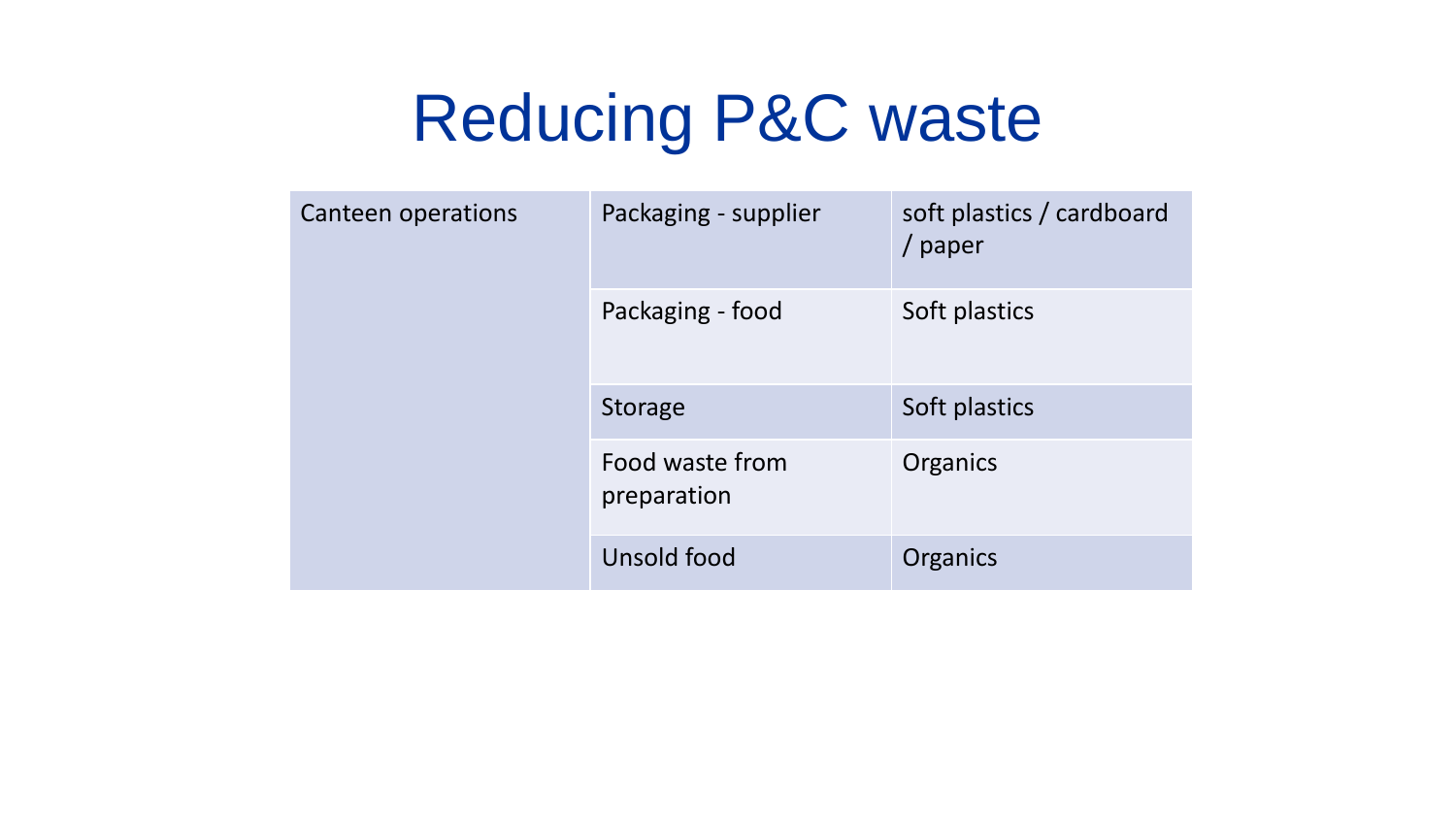| <b>Food distribution</b> | Packaging - food | Hard plastic |
|--------------------------|------------------|--------------|
|                          | Cutlery          | Hard plastic |
|                          | Plate / bowl     | Hard plastic |
|                          | Tetra packs      |              |
|                          | Uneaten food     | Organics     |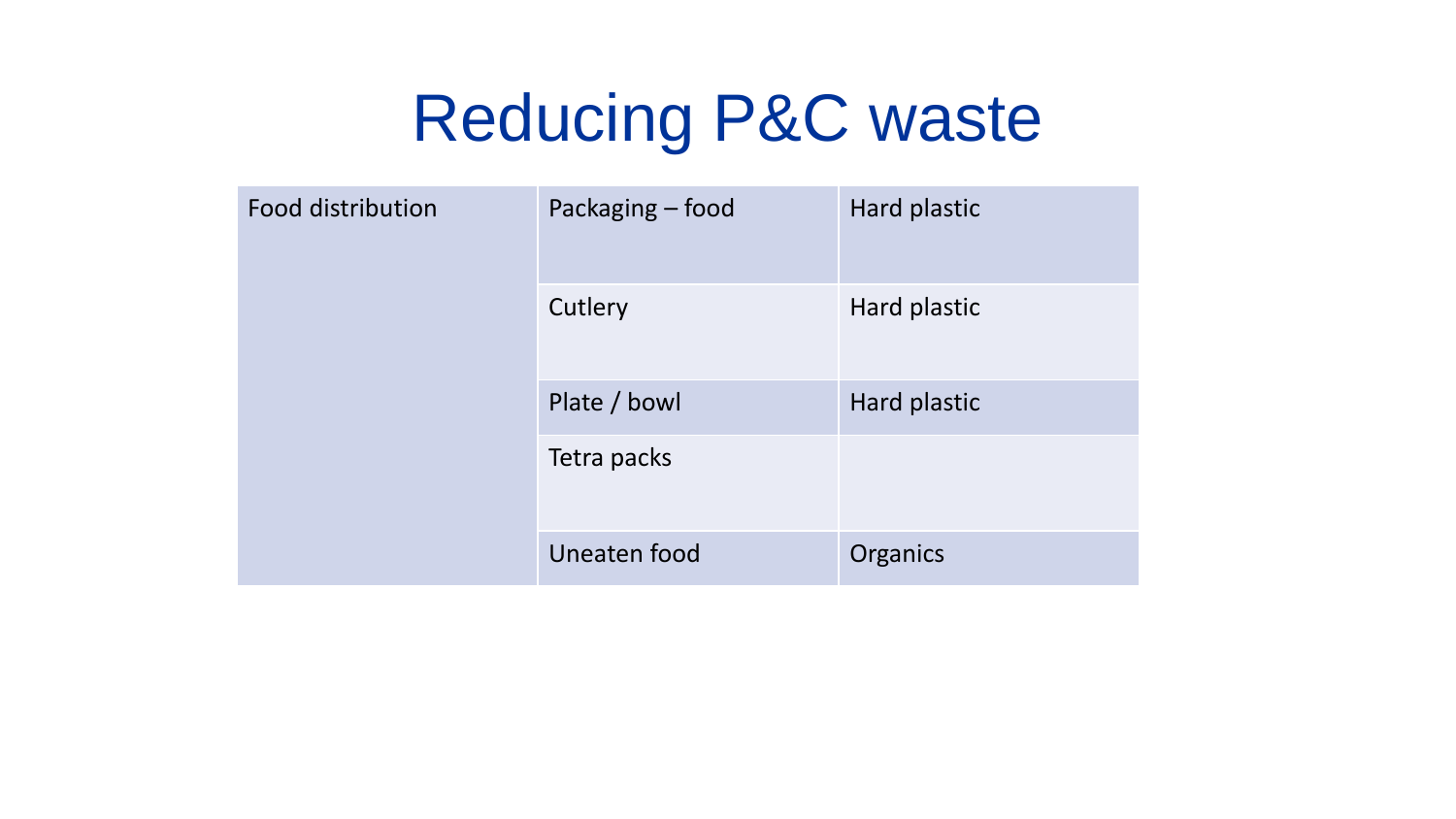| Develop your<br>plan | Which items can be avoided?                                                | Single use plastics<br>Soft plastics in storage                      |
|----------------------|----------------------------------------------------------------------------|----------------------------------------------------------------------|
|                      | Which items can be replaced with<br>a reusable option?                     | Food distribution items<br><b>Baking paper</b><br>Food delivery bags |
|                      | Which items can be replaced with<br>a more readily recyclable version      | Food distribution items<br>Supplier packaging                        |
|                      | Which items can be ordered in<br>bullk to reduce packaging?                |                                                                      |
|                      | What additional bins do I need in<br>the canteen to segregate my<br>waste? | Organics<br>Cardboard<br>Soft plastics                               |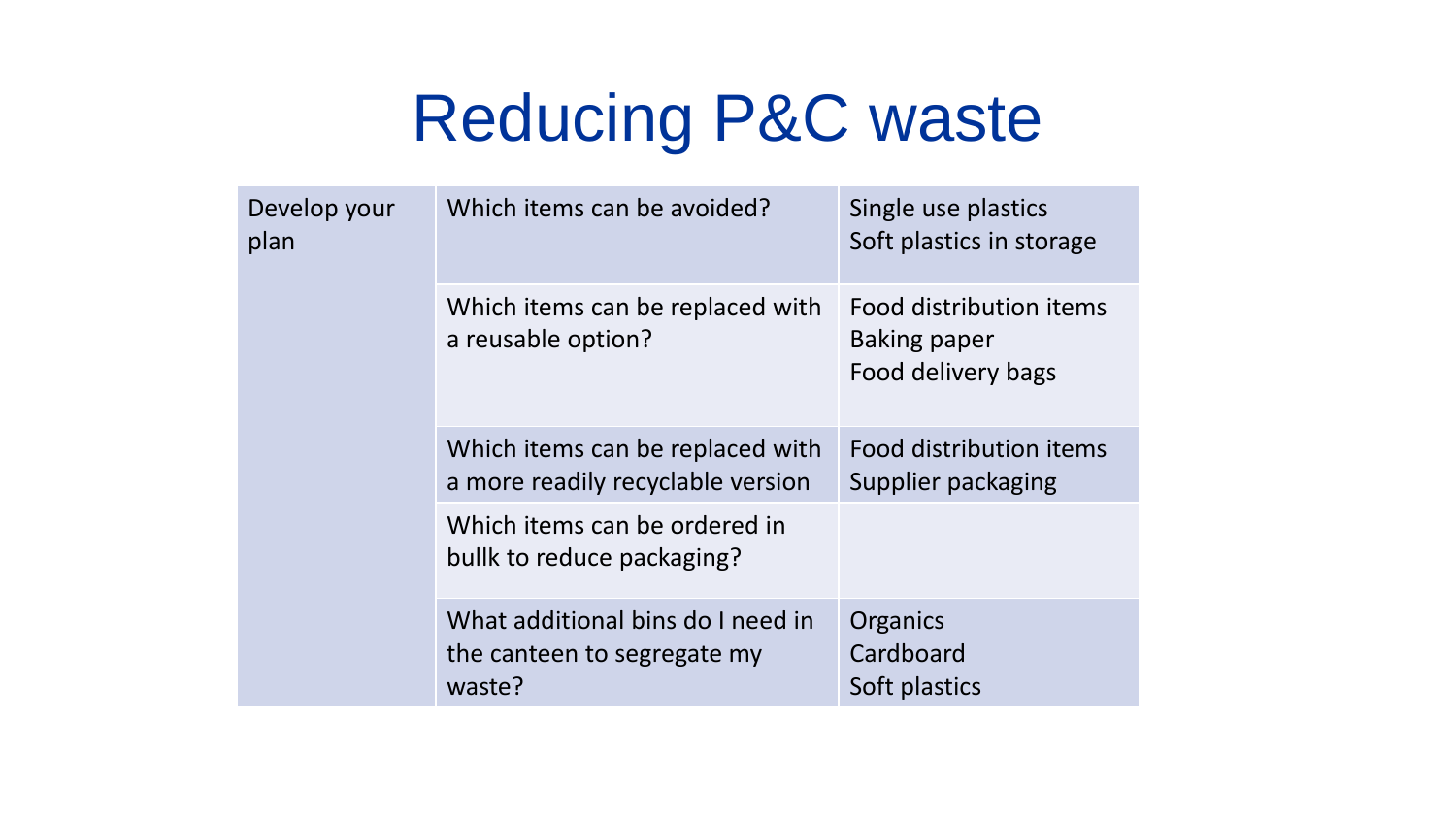#### **Setting objectives**

- 1 Avoid or minimise the problem
- 2 Divert for resource recovery
- 3 Reduce litter
- 3 Encourage, collaborate and celebrate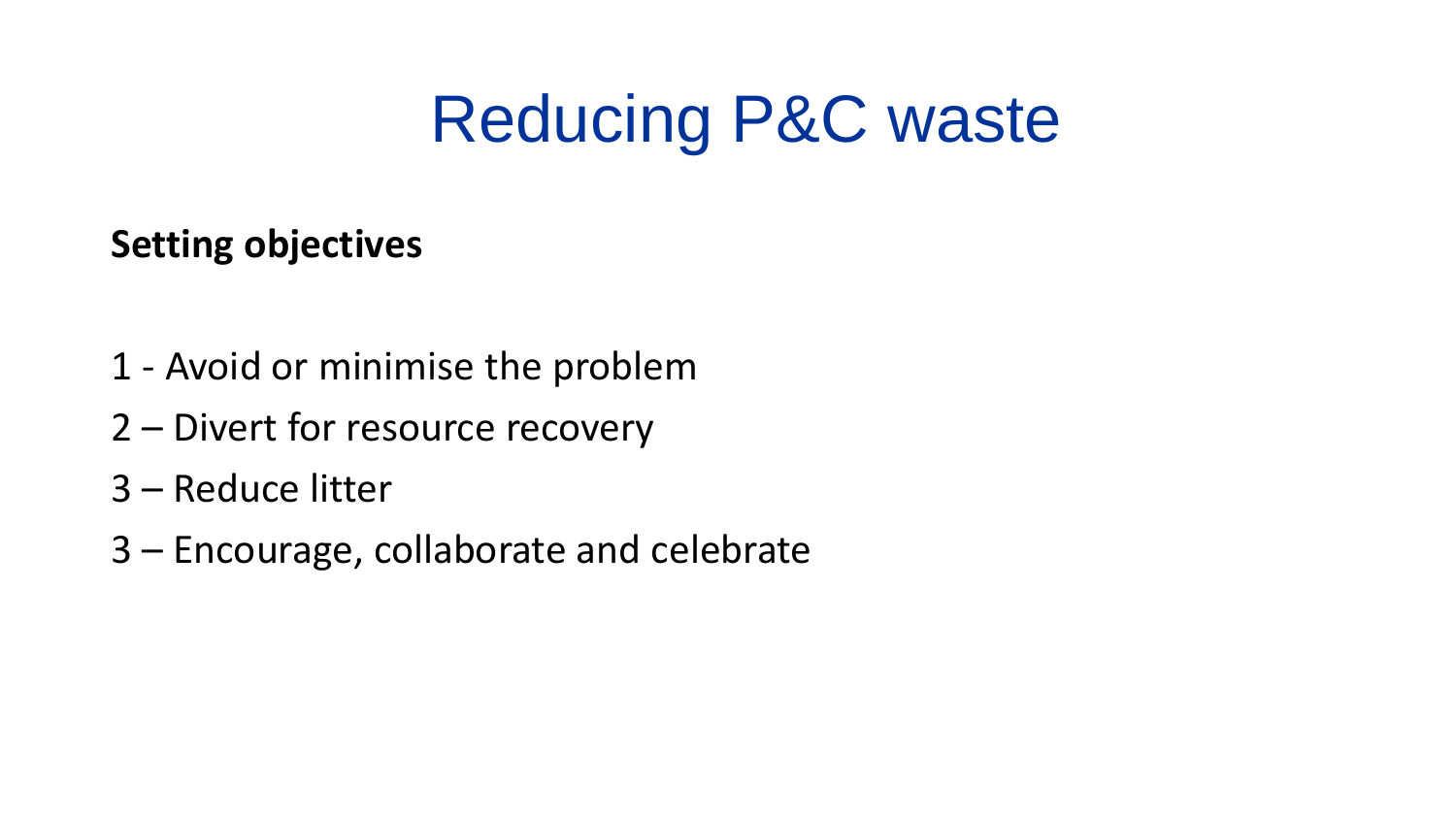#### Some ideas!?

- No hot food over the counter. Preorder only.
- Use meal deal or daily specials to focus buying
- Update menu to support objectives. Including review of:
	- o Number of options
	- o High waste items
	- o Popular items
- o Add a surcharge for disposable items
- o Create an incentives scheme for return of items
- o Determine options for food waste.
- School compost
- Parent chooks
- Commercial composter (ie. Global worming)
- Collect soft plastic packaging for REDCYCLE
- Determine options for student green team to support the change